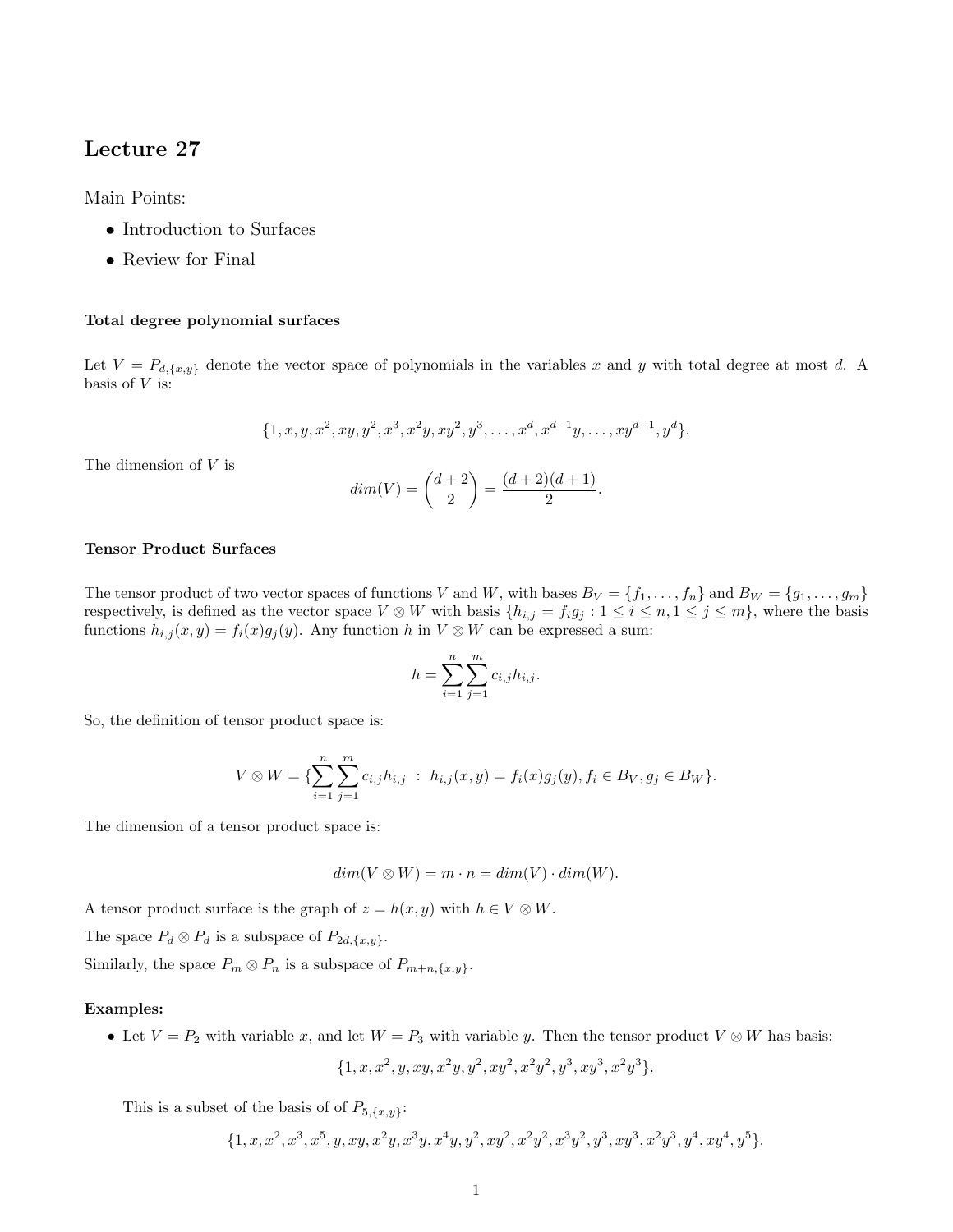## Points to be able to work out for the Final Exam:

- Find the polar form of a polynomial in Standard basis
- Find the polar form of a polynomial in Bernstein, or other, bases
- Identify the three defining properties of polar forms
- Verify if a given function satisfies one or more of the defining properties of polar forms
- Write the polar form for a parametric polynomial curve from the standard form
- Write the polar form for a Bezier curve from the BB-form
- Apply the control point property to find control points of a parametric polynomial curve in standard basis form
- Apply the reparametrization property to find control points of a reparametrized curve using the polar form of the original
- Use Nested Linear Interpolation to evaluate a polar form
- Verify equivalence of BB-form and NLI-form
- Write a Bezier curve in Cumulative form
- Find the derivative of a Bezier curve using Cumulative form
- Recognize a degenerate Bezier curve
- Classify the type of an implicit quadratic by using the Discriminant
- Use the five point construction to find a quadratic equation
- Use the tangent construction to find an implicit equation of a Bezier curve
- Use the tangent line properties of quadratic Bezier curves to solve for one control point given the other two
- Write the standard basis for a vector space of splines with continuity and multiplicity vectors
- Use a knot sequence to write a shifted power basis
- Work out a B-spline from the divided difference formula
- Write the knot subsequence for a B-spline based on a knot sequence and starting index
- Find the support of a  $B$ -spline (where it is nonzero)
- Find the exact order of continuity of a B-spline at one of its knot values using the multiplicity
- Use the Curry-Schoenberg Theorem to find a knot sequence for a basis of B-splines for a given vector space of splines
- Find the dimension of a vector space of splines given a knot sequence for a shifted power basis or a B-spline basis
- Write a  $B$ -spline as a sum of two lower degree  $B$ -splines using the recursion formula
- Write a B-spline as a sum of shifted power functions by using Cramer's rule and determinants
- Identify the lowest degree shifted power function coefficient in a B-spline as a nonzero confluent Vandermonde determinant
- Identify the index  $J$  used in the DeBoor algorithm to compute a  $B$ -spline curve at some value  $t$
- Write a shifted power basis with increasing degree order
- Identify the nonzero values in the coordinate vector of a B-spline with respect to the shifted power basis